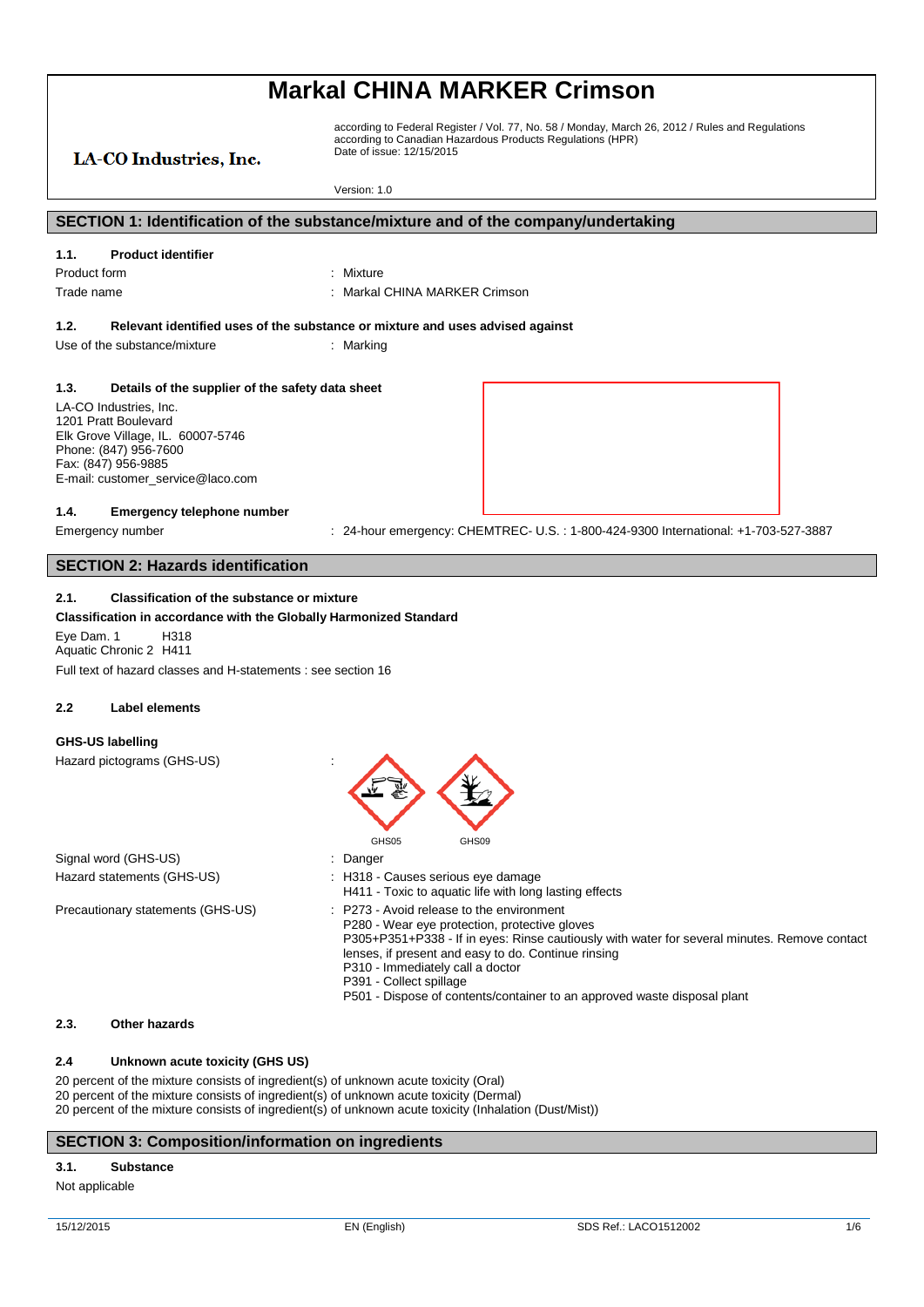# Safety Data Sheet

| 3.2.                                                                                                                                                    | <b>Mixture</b>                                                                     |                                                              |           |                                                                                                                                                                                 |
|---------------------------------------------------------------------------------------------------------------------------------------------------------|------------------------------------------------------------------------------------|--------------------------------------------------------------|-----------|---------------------------------------------------------------------------------------------------------------------------------------------------------------------------------|
| <b>Name</b>                                                                                                                                             |                                                                                    | <b>Product identifier</b>                                    | $%$ (w/w) | <b>GHS-US classification</b>                                                                                                                                                    |
|                                                                                                                                                         | molybdatetungstatephosphate; C.I. Basic Violet 1                                   | (CAS No) 1325-82-2                                           | 10        | Eye Dam. 1, H318<br>Aquatic Acute 1, H400<br>Aquatic Chronic 1, H410                                                                                                            |
|                                                                                                                                                         | Full text of H-statements: see section 16                                          |                                                              |           |                                                                                                                                                                                 |
|                                                                                                                                                         | <b>SECTION 4: First aid measures</b>                                               |                                                              |           |                                                                                                                                                                                 |
| 4.1.                                                                                                                                                    | Description of first aid measures                                                  |                                                              |           |                                                                                                                                                                                 |
|                                                                                                                                                         | First-aid measures general                                                         | : No special measures required.                              |           |                                                                                                                                                                                 |
|                                                                                                                                                         | First-aid measures after inhalation                                                |                                                              |           | Remove victim to fresh air and keep at rest in a position comfortable for breathing.                                                                                            |
|                                                                                                                                                         | First-aid measures after skin contact                                              | : Gently wash with plenty of soap and water.                 |           |                                                                                                                                                                                 |
|                                                                                                                                                         | First-aid measures after eye contact                                               |                                                              |           | : Rinse cautiously with water for several minutes. Remove contact lenses, if present and easy to<br>do. Continue rinsing. Immediately call a POISON CENTER or doctor/physician. |
|                                                                                                                                                         | First-aid measures after ingestion                                                 | Call a POISON CENTER or doctor/physician if you feel unwell. |           |                                                                                                                                                                                 |
| 4.2.                                                                                                                                                    | Most important symptoms and effects, both acute and delayed                        |                                                              |           |                                                                                                                                                                                 |
|                                                                                                                                                         | Symptoms/injuries after eye contact                                                | : Causes serious eye damage.                                 |           |                                                                                                                                                                                 |
| Indication of any immediate medical attention and special treatment needed<br>4.3.<br>Treat symptomatically.<br><b>SECTION 5: Firefighting measures</b> |                                                                                    |                                                              |           |                                                                                                                                                                                 |
|                                                                                                                                                         |                                                                                    |                                                              |           |                                                                                                                                                                                 |
| 5.1.                                                                                                                                                    | <b>Extinguishing media</b>                                                         |                                                              |           |                                                                                                                                                                                 |
|                                                                                                                                                         | Suitable extinguishing media                                                       | : Use extinguishing media appropriate for surrounding fire.  |           |                                                                                                                                                                                 |
|                                                                                                                                                         | Unsuitable extinguishing media                                                     | : None known.                                                |           |                                                                                                                                                                                 |
| 5.2.                                                                                                                                                    | Special hazards arising from the substance or mixture                              |                                                              |           |                                                                                                                                                                                 |
| Fire hazard                                                                                                                                             |                                                                                    | : No particular fire or explosion hazard.                    |           |                                                                                                                                                                                 |
| 5.3.                                                                                                                                                    | <b>Advice for firefighters</b>                                                     |                                                              |           |                                                                                                                                                                                 |
|                                                                                                                                                         | Firefighting instructions                                                          | : Keep upwind.                                               |           |                                                                                                                                                                                 |
|                                                                                                                                                         | Protection during firefighting                                                     |                                                              |           | : Wear a self contained breathing apparatus. Wear fire/flame resistant/retardant clothing.                                                                                      |
|                                                                                                                                                         | <b>SECTION 6: Accidental release measures</b>                                      |                                                              |           |                                                                                                                                                                                 |
| 6.1.                                                                                                                                                    | Personal precautions, protective equipment and emergency procedures                |                                                              |           |                                                                                                                                                                                 |
|                                                                                                                                                         | General measures                                                                   | : Avoid contact with skin, eyes and clothing.                |           |                                                                                                                                                                                 |
| 6.1.1.                                                                                                                                                  | For non-emergency personnel                                                        |                                                              |           |                                                                                                                                                                                 |
|                                                                                                                                                         | Protective equipment                                                               | : Chemical goggles or safety glasses. Wear suitable gloves.  |           |                                                                                                                                                                                 |
| 6.1.2.                                                                                                                                                  | For emergency responders                                                           |                                                              |           |                                                                                                                                                                                 |
|                                                                                                                                                         | Protective equipment                                                               | : Chemical goggles or safety glasses. Wear suitable gloves.  |           |                                                                                                                                                                                 |
|                                                                                                                                                         | <b>Emergency procedures</b>                                                        | Stop leak if safe to do so.                                  |           |                                                                                                                                                                                 |
| 6.2.                                                                                                                                                    | <b>Environmental precautions</b>                                                   |                                                              |           |                                                                                                                                                                                 |
|                                                                                                                                                         | Avoid release to the environment. Do not discharge into drains or the environment. |                                                              |           |                                                                                                                                                                                 |

# **6.3. Methods and material for containment and cleaning up**

For containment **intervalled**  $\cdot$  Contain and collect as any solid.

# **6.4. Reference to other sections**

Section 7: safe handling. Section 8: personal protective equipment.

# **SECTION 7: Handling and storage**

# **7.1. Precautions for safe handling**

Precautions for safe handling

| Avoid contact with skin, eyes and clothing. |  |
|---------------------------------------------|--|
|---------------------------------------------|--|

Hygiene measures **interpret areas in the Constant** Wash hands and other exposed areas with mild soap and water before eating, drinking or smoking and when leaving work.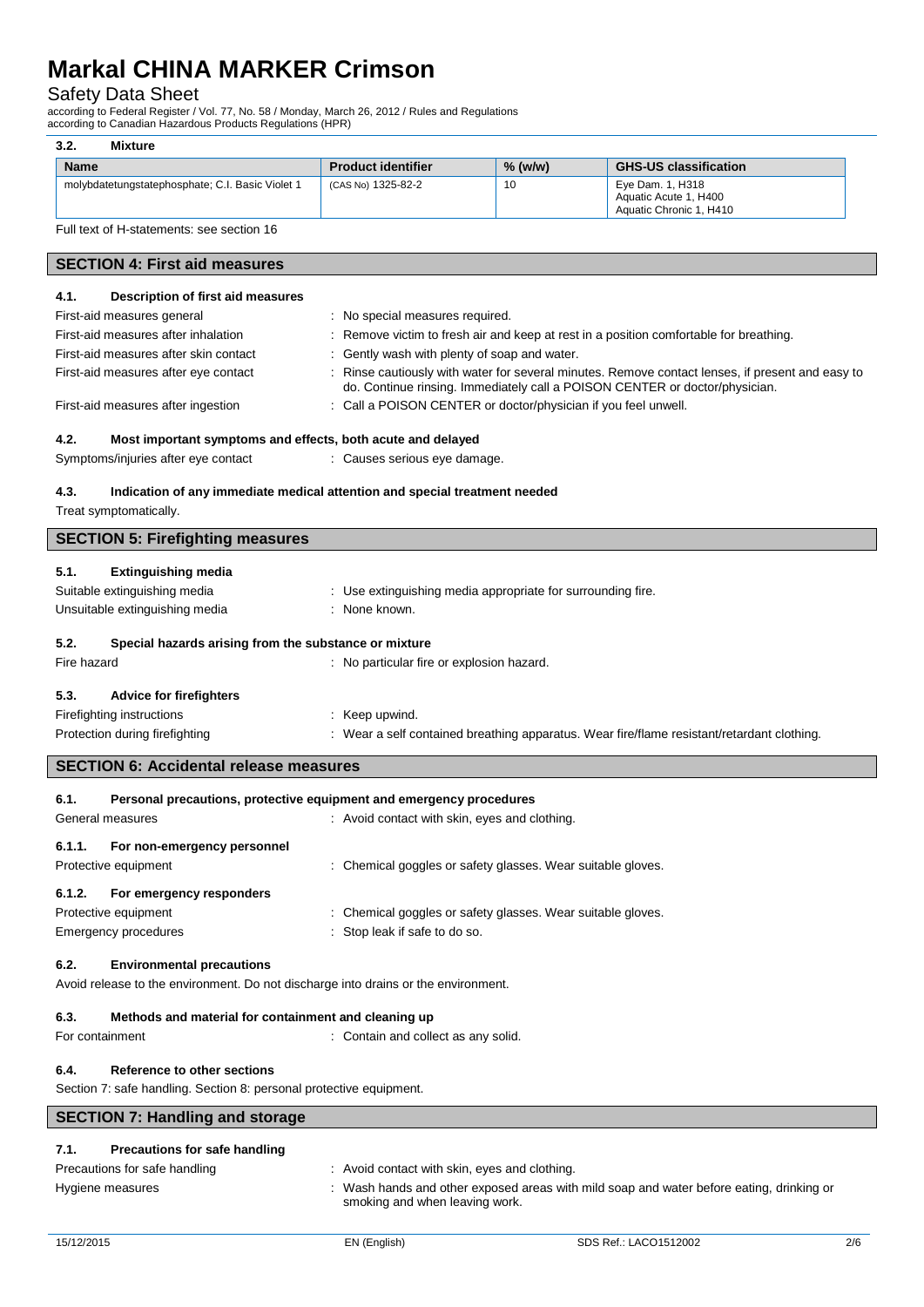# Safety Data Sheet

according to Federal Register / Vol. 77, No. 58 / Monday, March 26, 2012 / Rules and Regulations according to Canadian Hazardous Products Regulations (HPR)

# **7.2. Conditions for safe storage, including any incompatibilities**

Storage area : Store in dry, cool, well-ventilated area.

# **7.3. Specific end use(s)**

Marking.

# **SECTION 8: Exposure controls/personal protection**

# **8.1. Control parameters**

| <b>Markal CHINA MARKER Crimson</b>                           |                |  |
|--------------------------------------------------------------|----------------|--|
| <b>ACGIH</b>                                                 | Not applicable |  |
| <b>OSHA</b>                                                  | Not applicable |  |
| molybdatetungstatephosphate; C.I. Basic Violet 1 (1325-82-2) |                |  |
| <b>ACGIH</b>                                                 | Not applicable |  |
| <b>OSHA</b>                                                  | Not applicable |  |
|                                                              |                |  |

# **8.2. Exposure controls**

| Appropriate engineering controls | : Eyewash stations.                   |
|----------------------------------|---------------------------------------|
| Hand protection                  | : Use rubber gloves.                  |
| Eye protection                   | : Chemical goggles or safety glasses. |
| Respiratory protection           | : None under normal use.              |

# **SECTION 9: Physical and chemical properties**

# **9.1. Information on basic physical and chemical properties**

| Physical state          |                                             | Solid                       |
|-------------------------|---------------------------------------------|-----------------------------|
| Appearance              |                                             | A solid crayon-like marker. |
| Colour                  |                                             | red.                        |
| Odour                   |                                             | odourless.                  |
|                         | Odour threshold                             | No data available           |
| рH                      |                                             | No data available           |
|                         | Relative evaporation rate (butyl acetate=1) | No data available           |
| Melting point           |                                             | No data available           |
| Freezing point          |                                             | No data available           |
| Boiling point           |                                             | No data available           |
| Flash point             |                                             | No data available           |
|                         | Auto-ignition temperature                   | No data available           |
|                         | Decomposition temperature                   | No data available           |
|                         | Flammability (solid, gas)                   | No data available           |
|                         | Vapour pressure                             | No data available           |
|                         | Relative vapour density at 20 °C            | No data available           |
| Relative density        |                                             | No data available           |
| Solubility              |                                             | No data available           |
| Log Pow                 |                                             | No data available           |
| Log Kow                 |                                             | No data available           |
|                         | Viscosity, kinematic                        | No data available           |
|                         | Viscosity, dynamic                          | No data available           |
|                         | Explosive properties                        | No data available           |
|                         | Oxidising properties                        | No data available           |
| <b>Explosive limits</b> |                                             | No data available           |
| 9.2.                    | <b>Other information</b>                    |                             |
| VOC content             |                                             | 0%                          |

# **SECTION 10: Stability and reactivity**

### **10.1. Reactivity**

No dangerous reactions known.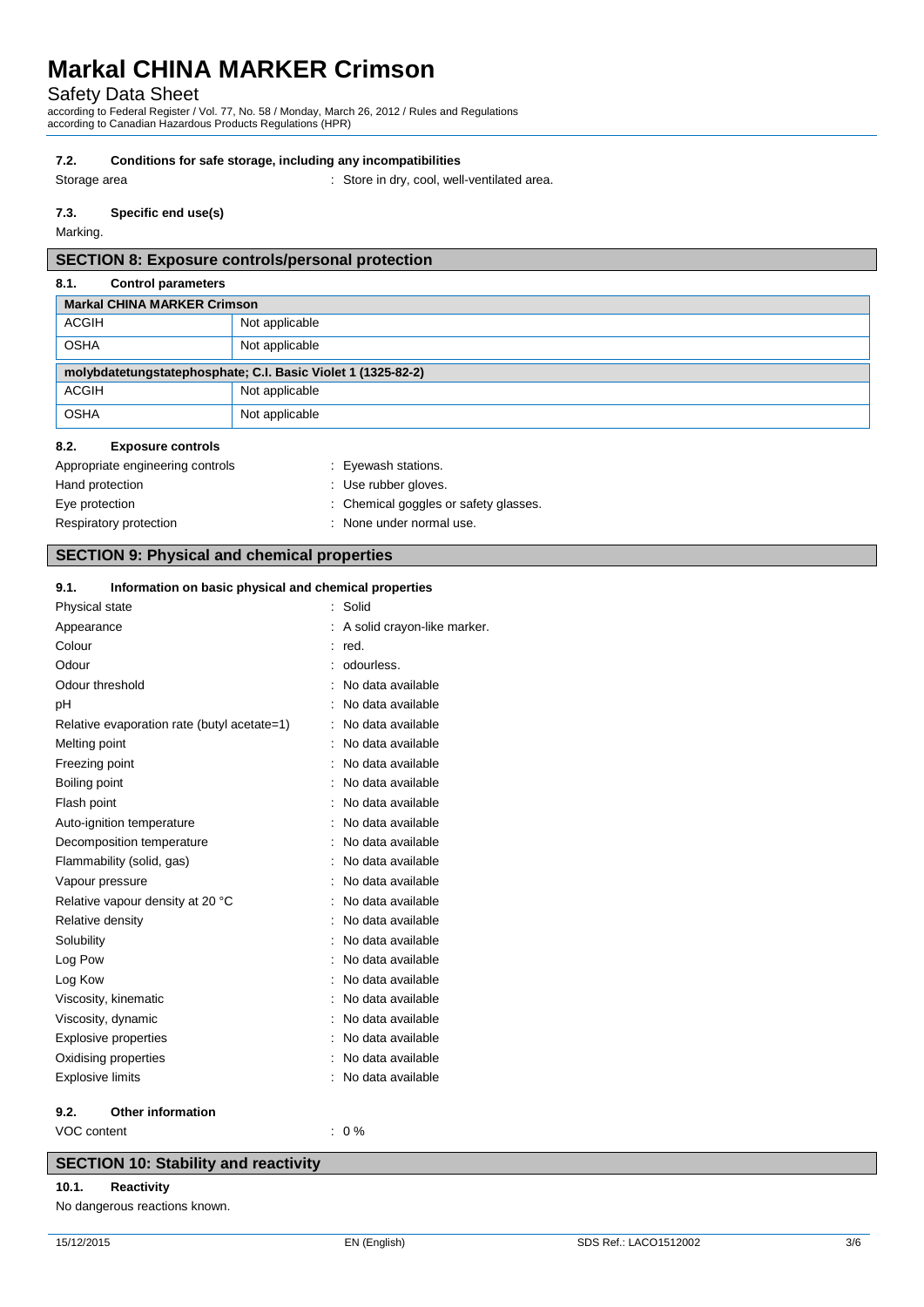# Safety Data Sheet

according to Federal Register / Vol. 77, No. 58 / Monday, March 26, 2012 / Rules and Regulations according to Canadian Hazardous Products Regulations (HPR)

## **10.2. Chemical stability**

Stable under normal conditions.

## **10.3. Possibility of hazardous reactions**

Hazardous polymerization will not occur.

**10.4. Conditions to avoid**

None known.

**10.5. Incompatible materials**

None known.

**10.6. Hazardous decomposition products**

None known.

**SECTION 11: Toxicological information**

| 020 11011 111. TOAIOOIOgiodi IIII 01 IIIQUOIT       |                                                                                            |  |  |  |
|-----------------------------------------------------|--------------------------------------------------------------------------------------------|--|--|--|
| Information on toxicological effects<br>11.1.       |                                                                                            |  |  |  |
| <b>Acute toxicity</b>                               | : Not classified                                                                           |  |  |  |
| <b>Skin corrosion/irritation</b>                    | : Not classified                                                                           |  |  |  |
| Serious eye damage/irritation                       | Causes serious eye damage.                                                                 |  |  |  |
| Respiratory or skin sensitisation                   | : Not classified                                                                           |  |  |  |
| Germ cell mutagenicity                              | Not classified                                                                             |  |  |  |
| Carcinogenicity                                     | Not classified                                                                             |  |  |  |
| <b>Reproductive toxicity</b>                        | : Not classified                                                                           |  |  |  |
| Specific target organ toxicity (single              | : Not classified                                                                           |  |  |  |
| exposure)                                           |                                                                                            |  |  |  |
| Specific target organ toxicity (repeated            | : Not classified                                                                           |  |  |  |
| exposure)                                           |                                                                                            |  |  |  |
| <b>Aspiration hazard</b>                            | : Not classified                                                                           |  |  |  |
| Potential adverse human health effects and symptoms |                                                                                            |  |  |  |
| Symptoms/injuries after eye contact                 | : Causes serious eye damage.                                                               |  |  |  |
| Likely routes of exposure                           | : Inhalation; Skin and eye contact                                                         |  |  |  |
| <b>SECTION 12: Ecological information</b>           |                                                                                            |  |  |  |
|                                                     |                                                                                            |  |  |  |
| 12.1<br><b>Toxicity</b><br>Ecology - water          | : Toxic to aquatic life with long lasting effects.                                         |  |  |  |
|                                                     |                                                                                            |  |  |  |
| 12.2.<br>Persistence and degradability              |                                                                                            |  |  |  |
| <b>Markal CHINA MARKER Crimson</b>                  |                                                                                            |  |  |  |
| Persistence and degradability                       | May cause long-term adverse effects in the environment.                                    |  |  |  |
| 12.3.<br><b>Bioaccumulative potential</b>           |                                                                                            |  |  |  |
| No additional information available                 |                                                                                            |  |  |  |
| 12.4.<br><b>Mobility in soil</b>                    |                                                                                            |  |  |  |
| No additional information available                 |                                                                                            |  |  |  |
| 12.5.<br>Other adverse effects                      |                                                                                            |  |  |  |
|                                                     |                                                                                            |  |  |  |
| <b>SECTION 13: Disposal considerations</b>          |                                                                                            |  |  |  |
| 13.1<br><b>Waste treatment methods</b>              |                                                                                            |  |  |  |
| Waste disposal recommendations                      | : Dispose in a safe manner in accordance with local/national regulations.                  |  |  |  |
| <b>SECTION 14: Transport information</b>            |                                                                                            |  |  |  |
| In accordance with DOT and TDG                      |                                                                                            |  |  |  |
| Transport document description                      | : UN3077 Environmentally hazardous substances, solid, n.o.s. (C.I. Basic Violet 1), 9, III |  |  |  |
| UN-No.(DOT)                                         | <b>UN3077</b>                                                                              |  |  |  |
| Proper Shipping Name (DOT)                          | Environmentally hazardous substances, solid, n.o.s. (C.I. Basic Violet 1)                  |  |  |  |
| Transport hazard class(es) (DOT)                    | : 9 - Class 9 (Miscellaneous dangerous materials)                                          |  |  |  |
| Packing group (DOT)                                 | III - Minor Danger                                                                         |  |  |  |
|                                                     |                                                                                            |  |  |  |

Dangerous for the environment : Yes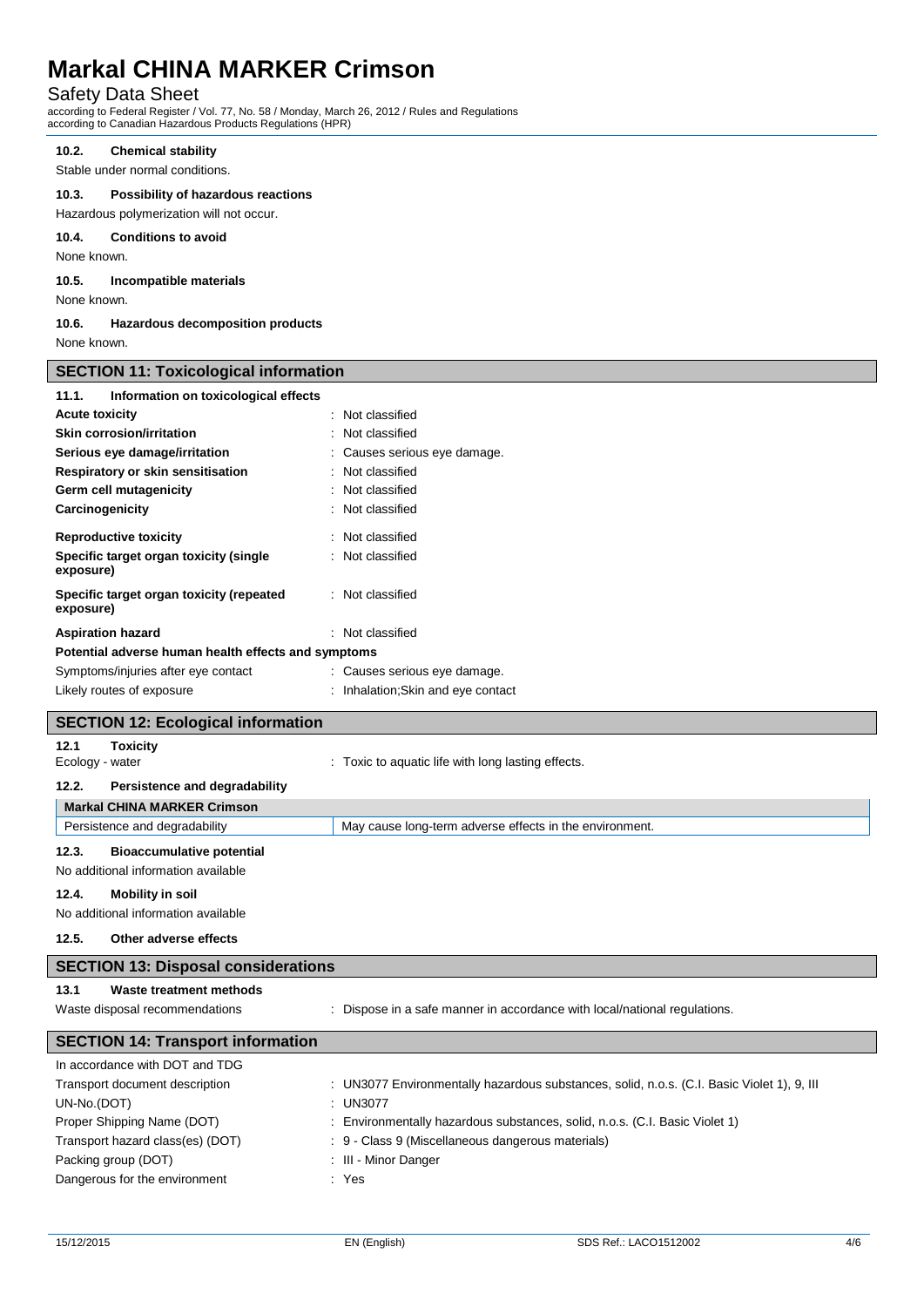# Safety Data Sheet

according to Federal Register / Vol. 77, No. 58 / Monday, March 26, 2012 / Rules and Regulations according to Canadian Hazardous Products Regulations (HPR)





# **ADR**

| Proper Shipping Name (ADR)       | : EN\ |
|----------------------------------|-------|
| Packing group (ADR)              | : III |
| Transport hazard class(es) (ADR) | - 9   |
| Dangerous for the environment    | : Yes |
| Marine pollutant                 | : Yes |

## Transport document description : UN 3077 ENVIRONMENTALLY HAZARDOUS SUBSTANCE, SOLID, N.O.S. (C.I. Basic Violet 1), 9, III, (E)

: ENVIRONMENTALLY HAZARDOUS SUBSTANCE, SOLID, N.O.S. (C.I. Basic Violet 1)

| × |  |
|---|--|
|   |  |
|   |  |
|   |  |

- 
- 



**Transport by sea**

UN-No. (IMDG) : UN 3077 Transport hazard class(es) (IMDG) : 9 Packing group (IMDG) : III Dangerous for the environment : Yes Marine pollutant in the set of the set of the set of the set of the set of the set of the set of the set of the set of the set of the set of the set of the set of the set of the set of the set of the set of the set of the

- 
- Proper Shipping Name (IMDG) : ENVIRONMENTALLY HAZARDOUS SUBSTANCE, SOLID, N.O.S. (C.I. Basic Violet 1)
	-
	-
	-
	-



# **Air transport**

UN-No. (IATA) : UN 3077 Transport hazard class(es) (IATA) : 9 Packing group (IATA) : III Dangerous for the environment : Yes Marine pollutant in the set of the set of the set of the set of the set of the set of the set of the set of the set of the set of the set of the set of the set of the set of the set of the set of the set of the set of the

- Proper Shipping Name (IATA) : Environmentally hazardous substance, solid, n.o.s. (C.I. Basic Violet 1)
	-
	-
	-
	-



# **SECTION 15: Regulatory information 15.1. US Federal regulations molybdatetungstatephosphate; C.I. Basic Violet 1 (1325-82-2)** Listed on the United States TSCA (Toxic Substances Control Act) inventory **15.2. International regulations**

# **CANADA**

**molybdatetungstatephosphate; C.I. Basic Violet 1 (1325-82-2)**

Listed on the Canadian DSL (Domestic Substances List) inventory

# **EU-Regulations**

**molybdatetungstatephosphate; C.I. Basic Violet 1 (1325-82-2)**

Listed on the EEC inventory EINECS (European Inventory of Existing Commercial Chemical Substances)